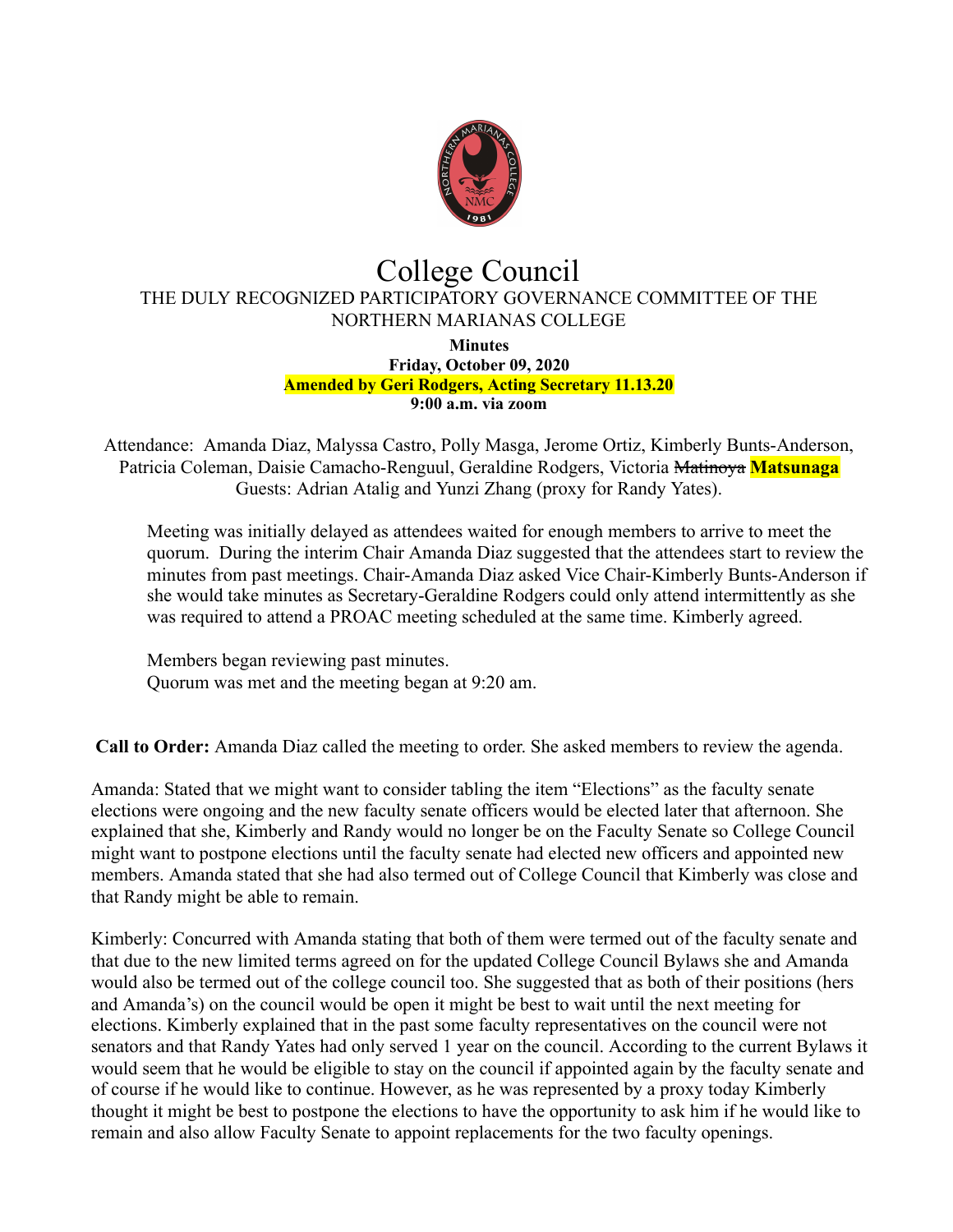Amanda: Yes, I think it might be best so that the new representatives for faculty could vote on the new officers as well. Everyone agreed to table item A "Election of Chair, Co-Chair, and Secretary AY 2020-21" until the next scheduled meetings.

Amanda: Asked if there were any additional changes or additions for the agenda.

Polly: Moved to adopt the agenda.

## Kimberly: Seconded.

**Unanimous approval** .

Amanda moved to item II- Review and adoption of minutes.

- $\bullet$  [5/20/20](https://docs.google.com/document/d/1nhDoXbfGEPN_kdeywbAJ8I-PbDwuU8Xq/edit)
- $\bullet$  [9/04/20](https://docs.google.com/document/d/1hdUibrGCEZcB7xqG8izi-svIoN2ZQOy1_X2vETEWqKE/edit)
- $\bullet$  [9/11/20](https://docs.google.com/document/d/16fFgyZaG0rQjw3x5PlW1R_DGjeSX9SaBQWbbYgkC4jM/edit#heading=h.gjdgxs)

Polly: Moved to adopt the September 24<sup>th</sup> minutes. Malyssa: Seconded Amanda called for a vote. **Unanimous approval**.

Polly: Moved to adopt the September  $11<sup>th</sup>$  minutes. Geri: Seconded Amanda called for a vote. **Unanimous approval** .

Amanda: Asked if we could move down to the next item of business as she was having difficulty sharing the minutes for May. **Everyone agreed.** 

Patti: Stated that leadership was currently updating the IE Guide and that they would like to initiate the process with participatory groups.

Kimberly: Asked for clarification as to how this would impact the College Council Bylaws process.

Patti: Stated that leadership would appoint a sub-committee to work on the IE guide but any new language changes would likely impact the by-laws plus the group would like to consider the councils bylaw amendments while going through the revisions.

Amanda: Stated that as the College Council had already agreed on the amendments we could proceed in that manner until we received Leaderships comments.

Geri: Moved to table item V "Bylaws". Kimberly: Seconded. Amanda called for a vote. **Unanimous approval** .

Amanda: Introduced/shared the May minutes. Members reviewed. Polly: Moved to adopt. Malyssa: Seconded. Amanda called for a vote. **Unanimous approval** .

Amanda moved to the next item on the agenda "New Business".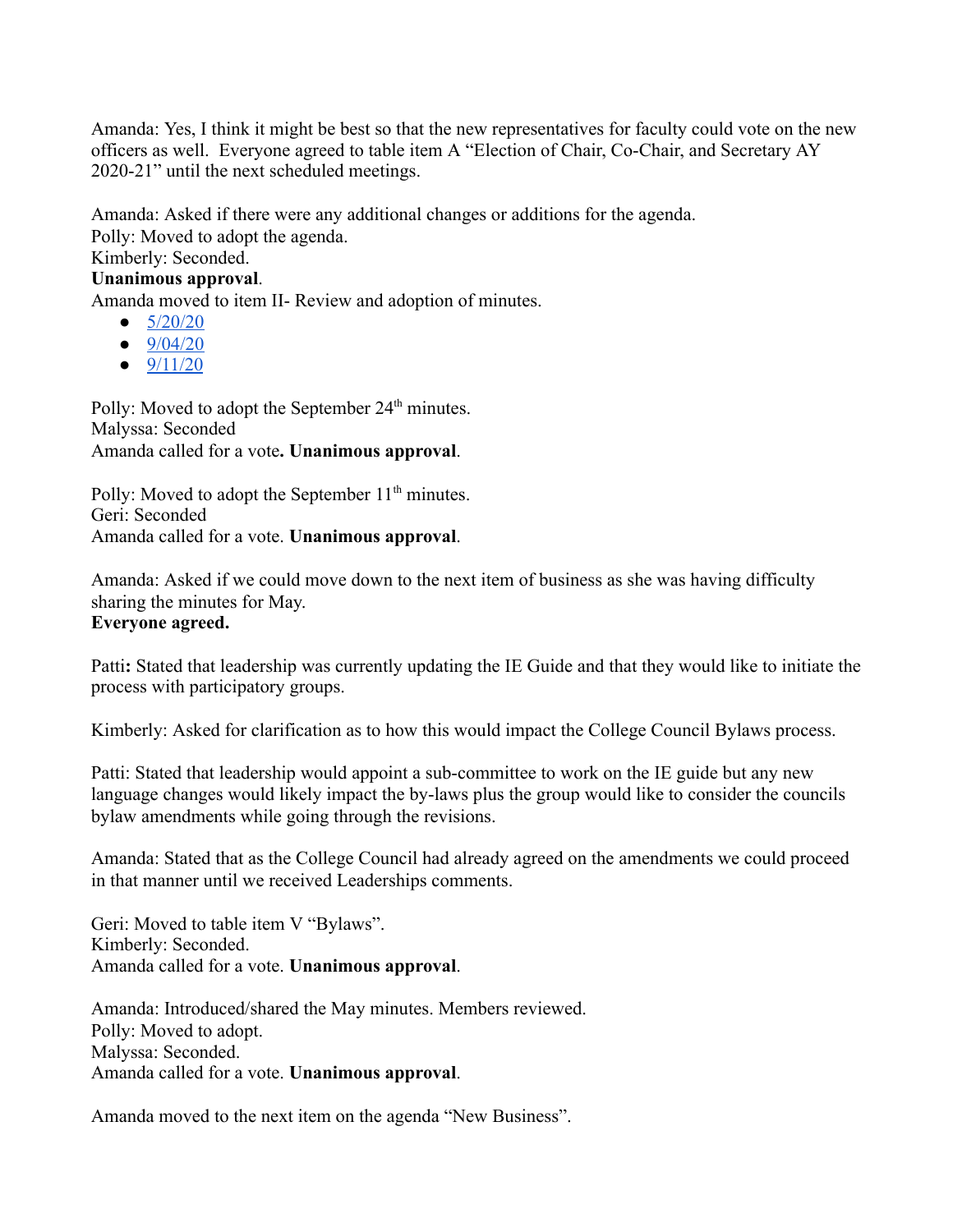Geri: Moved to table the elections until the following meeting. Patti: Seconded. Amanda called for a vote. **Unanimous approval** .

Polly: Presented the amended **policy 5055 5005** Minimum Faculty Qualifications. She thanked members for representing their individual constituencies. She highlighted a suggestion to change the 18- credit requirement to "procedures". She then pointed out three changes to the current policy.

Change 1: Reflected a change in accreditation to WASC senior. Change 2: Directed the minimum teaching qualifications to be outlined in the procedures. Change 3. Note 140-60.1-930 reflected an update in CNMI added regulation.

Polly: Described the changes as needed for recruitment. She mentioned that she wanted to assure those that currently were teaching that they could continue to teach and that the review of minimum requirements was not meant to replace people. She stated that the changes were needed for recruitment as some of the MQ's had been too stringent while others had been unclear. She stressed that the intent was not to disqualify anyone that was already teaching.

Patti: Asked if the council was being asked to have the policy be presented to the board. Polly: Confirmed that this was the case.

Kimberly: Moved that the policy be moved on to the IP so that it could be presented to the Board. Patti: Seconded the motion.

Amanda called for a vote. **Unanimous approval** .

Adrian Atalig: Presented the Digital Content policy. He explained that leadership had asked for revision to closer follow policies content.

Polly: Asked to confirm that College Council was being asked to remove procedural language. Adrian and Jerome: Confirmed this was correct.

Amanda: Defined the difference between policy and procedure and stated a concern that in the present form there was too much detail in the policy and that the rapid changes in technology in general as well as updated policies would entail that the policy would need to be changed frequently in the future.

Adrian: Stated that he would disagree. He stated that the language states the web requirements. That these national requirements are standard.

Yunzi: Stated that the language did represent the standard requirements in place for many years and that it mimicked the policy at many institutions.

Daisie: Agreed stating that the language aligned with section 508 required by all universities. And that the IT department has used published policies currently existing at other institutions to guide the amendments.

Yunzi: Supported the current amended version as it indicates our compliance.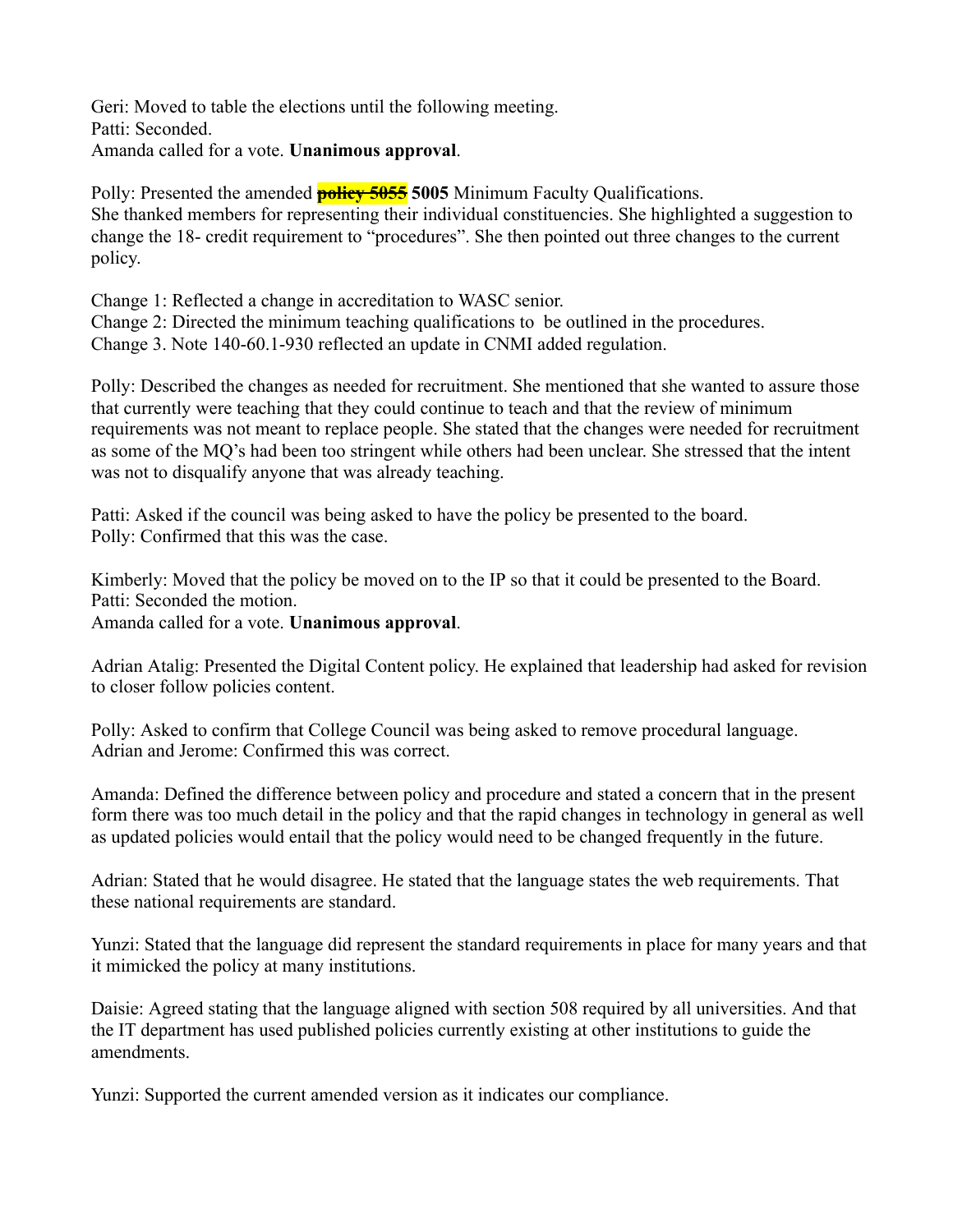Patti: Stated the need to change the month "May". She described the document as containing language and some of the information that should be more procedural.

Adrian: Explained that the federal documentation was similar to a huge manual and that although it was lengthy some of the detail was necessary to show our compliance.

Polly: Asked if the focus was to be in compliance with the disabilities act.

Adrain: Agreed that it was but that it also included a template explaining accessibility for all users of our website.

Daisie: Stated that the policy was a concise summary of the federal policy and that they had used and discussed the format with two collegial bodies to make certain that the amendments kept NMC in compliance.

Yunzi: Asked to be excused.

Amanda: Stated that she had a concern that the policy be formatted in such a way that it continued to reflect Federal standards as they updated.

Kimberly: Thanked the IT representatives for their hard work. She stated that she was in agreement with Yunzi and with what Daisie and Adrian were saying. That she could see that the current format had carefully indicated the steps that NMC would be able to refer to when accessing and using the web. She said she understood that the policy was very detailed and long and perhaps the format was lengthier than usual. But she suggested that the federal information that had been summarized was huge and it would be unlikely that anyone wanting to refer to federal requirements in the future would take the time to look those up in detail as IT had attempted to do and summarize in steps for easier usability as well as conformity.

Amanda: Stated that in the current format any simple language change could entail a lengthy process for updating the policy. She explained that the detail presented would be more appropriate to the procedure. Those following the policy could refer to the procedure.

Patti: Mentioned that they needed to change "May" and that they could use links to cite where the information comes from.

Adrian: Stated that NMC currently had no one procedure that reflected all the requirements needed.

Patti: Suggested that the policy be tabled until a few more changes had been made.

Kimberly: Asked if IT was clear on what changes needed to be made?

Jerome: Confirmed the changes were understood.

Amanda: Stated that every policy needs to be aligned with a procedure.

Polly: Stated that the policy is long but it covers a lot of material that is required and that not all policies have a procedure. She provided the example of NMC's smoking policy which is a stand-alone policy without a procedure.